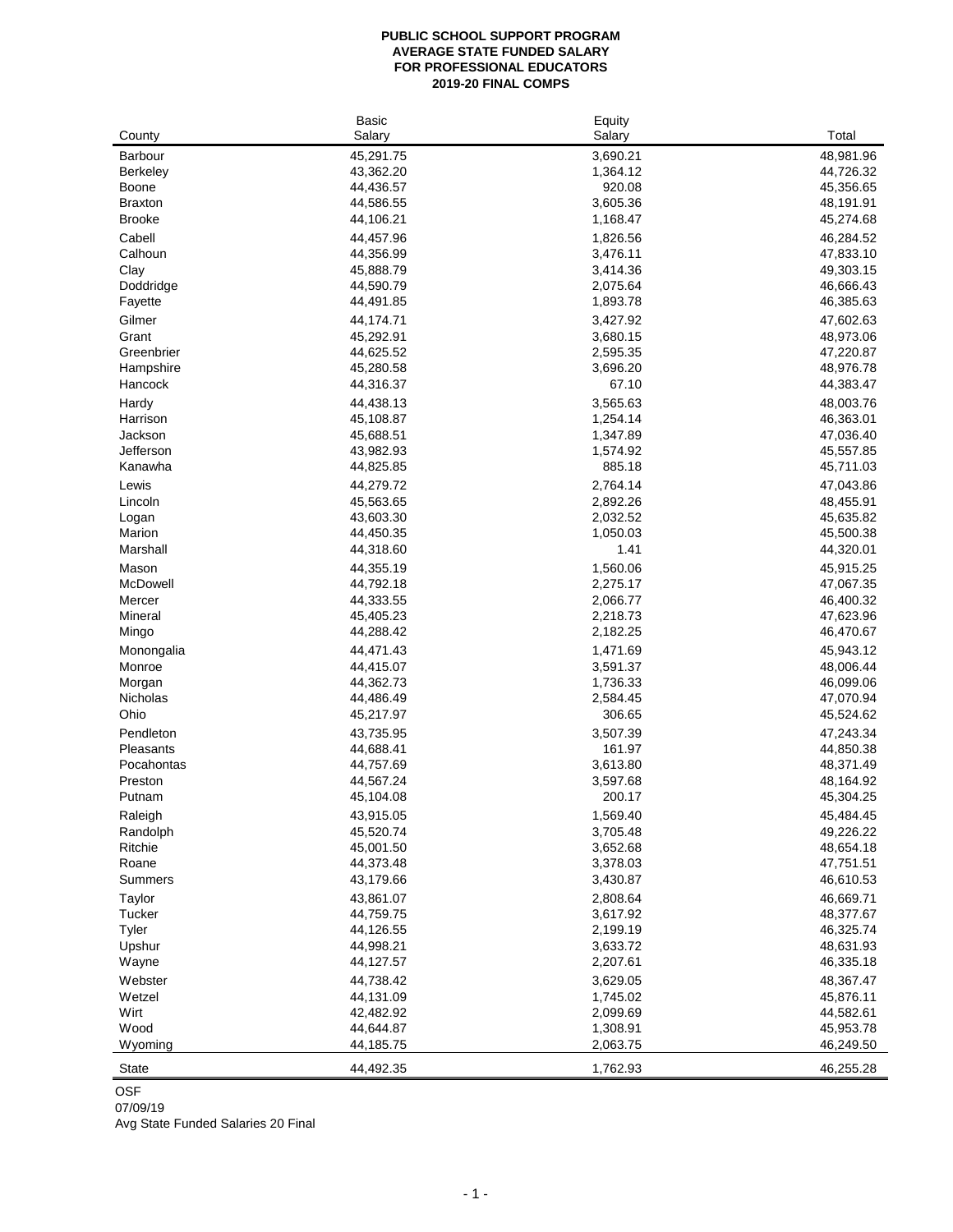#### **PUBLIC SCHOOL SUPPORT PROGRAM AVERAGE STATE FUNDED SALARY FOR PROFESSIONAL STUDENT SUPPORT PERSONNEL 2019-20 FINAL COMPS**

|                 | <b>Basic</b> | Equity   |           |
|-----------------|--------------|----------|-----------|
| County          | Salary       | Salary   | Total     |
| Barbour         | 50,251.38    | 4,276.69 | 54,528.07 |
| <b>Berkeley</b> | 45,636.58    | 1,607.34 | 47,243.92 |
| <b>Boone</b>    | 47,172.00    | 1,159.25 | 48,331.25 |
| <b>Braxton</b>  | 43,139.17    | 3,440.00 | 46,579.17 |
| <b>Brooke</b>   | 51,469.00    | 1,797.64 | 53,266.64 |
| Cabell          | 45,387.91    | 1,851.51 | 47,239.42 |
| Calhoun         | 36,772.00    | 2,551.33 | 39,323.33 |
| Clay            | 45,003.39    | 3,314.36 | 48,317.75 |
| Doddridge       | 45,231.67    | 2,122.67 | 47,354.34 |
| Fayette         | 44,481.29    | 1,888.52 | 46,369.81 |
| Gilmer          | 45,950.00    | 3,681.33 | 49,631.33 |
| Grant           | 45,819.50    | 3,778.00 | 49,597.50 |
| Greenbrier      | 45,250.38    | 2,662.33 | 47,912.71 |
| Hampshire       | 42,661.40    | 3,381.60 | 46,043.00 |
| Hancock         | 49,248.90    | 120.50   | 49,369.40 |
| Hardy           | 42,529.86    | 3,381.00 | 45,910.86 |
| Harrison        | 47,430.96    | 1,535.14 | 48,966.10 |
| Jackson         | 47,373.00    | 1,574.80 | 48,947.80 |
| Jefferson       | 45,680.80    | 1,767.07 | 47,447.87 |
| Kanawha         | 45,810.40    | 974.59   | 46,784.99 |
| Lewis           | 42,333.30    | 2,494.30 | 44,827.60 |
| Lincoln         | 45,586.61    | 2,866.65 | 48,453.26 |
| Logan           | 44,907.28    | 2,152.83 | 47,060.11 |
| Marion          | 44,022.75    | 971.53   | 44,994.28 |
| Marshall        | 42,805.63    |          | 42,805.63 |
| Mason           | 47,003.41    | 1,868.76 | 48,872.17 |
| McDowell        | 41,946.77    | 1,896.23 | 43,843.00 |
| Mercer          | 45,102.45    | 2,131.55 | 47,234.00 |
| Mineral         | 47,676.58    | 2,541.51 | 50,218.09 |
| Mingo           | 44,802.08    | 2,095.33 | 46,897.41 |
| Monongalia      | 43,957.25    | 1,503.86 | 45,461.11 |
| Monroe          | 44,859.57    | 3,635.29 | 48,494.86 |
| Morgan          | 43,093.10    | 1,582.20 | 44,675.30 |
| Nicholas        | 44,338.70    | 2,551.90 | 46,890.60 |
| Ohio            | 45,554.31    | 178.92   | 45,733.23 |
| Pendleton       | 47,576.69    | 3,998.17 | 51,574.86 |
| Pleasants       | 45,007.17    | 129.00   | 45,136.17 |
| Pocahontas      | 52,257.43    | 4,533.43 | 56,790.86 |
| Preston         | 46,676.15    | 3,842.77 | 50,518.92 |
| Putnam          | 45,510.89    | 184.08   | 45,694.97 |
| Raleigh         | 45,359.21    | 1,729.68 | 47,088.89 |
| Randolph        | 45,520.71    | 3,704.37 | 49,225.08 |
| Ritchie         | 44,742.20    | 3,616.20 | 48,358.40 |
| Roane           | 42,465.83    | 3,108.50 | 45,574.33 |
| <b>Summers</b>  | 45,735.00    | 3,725.23 | 49,460.23 |
| Taylor          | 42,849.33    | 2,680.89 | 45,530.22 |
| Tucker          | 40,396.67    | 3,055.33 | 43,452.00 |
| <b>Tyler</b>    | 48,937.33    | 2,715.50 | 51,652.83 |
| Upshur          | 44,233.30    | 3,539.60 | 47,772.90 |
| Wayne           | 42,976.78    | 2,020.33 | 44,997.11 |
| Webster         | 43,093.17    | 3,408.65 | 46,501.82 |
| Wetzel          | 46,295.07    | 1,990.93 | 48,286.00 |
| Wirt            | 47,560.50    | 2,691.75 | 50,252.25 |
| Wood            | 43,471.12    | 1,209.49 | 44,680.61 |
| Wyoming         | 44,318.25    | 1,980.50 | 46,298.75 |
|                 |              |          |           |
| <b>State</b>    | 45,255.68    | 1,769.49 | 47,025.17 |

OSF

07/09/19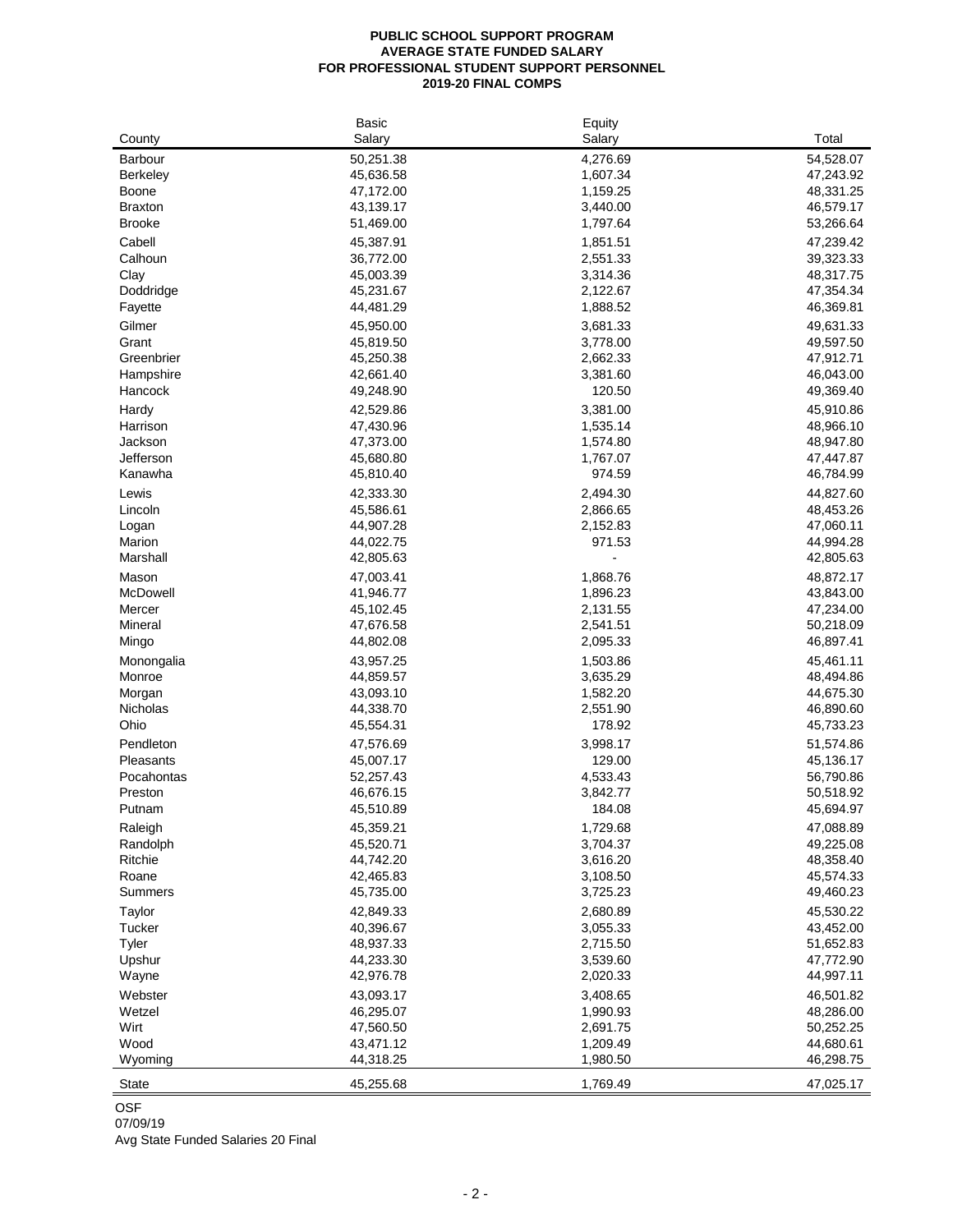## **PUBLIC SCHOOL SUPPORT PROGRAM AVERAGE STATE FUNDED SALARY FOR SERVICE PERSONNEL 2019-20 FINAL COMPS**

|                 | <b>Basic</b>           | Equity   |                        |
|-----------------|------------------------|----------|------------------------|
| County          | Salary                 | Salary   | Total                  |
| <b>Barbour</b>  | 24,676.40              | 1,640.00 | 26,316.40              |
| <b>Berkeley</b> | 24,507.17              | 960.39   | 25,467.56              |
| <b>Boone</b>    | 24,379.90              | 815.00   | 25,194.90              |
| <b>Braxton</b>  | 24,476.90              | 1,640.00 | 26,116.90              |
| <b>Brooke</b>   | 24,763.17              | 1,390.00 | 26, 153. 17            |
| Cabell          | 24,606.41              | 1,140.00 | 25,746.41              |
| Calhoun         | 24,542.83              | 1,540.00 | 26,082.83              |
| Clay            | 24,439.28              | 1,640.00 | 26,079.28              |
| Doddridge       | 23,513.89              | 781.03   | 24,294.92              |
| Fayette         | 24,356.97              | 740.00   | 25,096.97              |
| Gilmer          | 24,433.03              | 1,640.00 | 26,073.03              |
| Grant           | 25,407.65              | 1,640.00 | 27,047.65              |
| Greenbrier      | 24,329.48              | 1,215.00 | 25,544.48              |
| Hampshire       | 24,949.52              | 1,640.00 | 26,589.52              |
| Hancock         | 24,189.54              | 332.32   | 24,521.86              |
| Hardy           | 24,570.11              | 1,640.00 | 26,210.11              |
| Harrison        | 25,124.94              | 340.00   | 25,464.94              |
| Jackson         | 25,416.84              | 910.00   | 26,326.84              |
| Jefferson       | 24,464.94              | 1,402.49 | 25,867.43              |
| Kanawha         | 24,520.55              | 1,240.00 | 25,760.55              |
| Lewis           | 24,517.29              | 1,240.00 | 25,757.29              |
| Lincoln         | 24,137.72              | 1,390.00 | 25,527.72              |
| Logan           | 24,266.61              | 1,515.00 | 25,781.61              |
| Marion          | 24,474.74              |          | 24,474.74              |
| Marshall        | 24,146.41              | 185.46   | 24,331.87              |
| Mason           | 24,397.44              | 1,215.00 | 25,612.44              |
| McDowell        | 25,086.49              | 790.00   | 25,876.49              |
| Mercer          | 23,927.53              | 1,040.00 | 24,967.53              |
| Mineral         | 25,270.29              | 1,530.93 | 26,801.22              |
| Mingo           | 24,638.68              | 1,340.00 | 25,978.68              |
| Monongalia      | 24,458.82              | 1,207.93 | 25,666.75              |
| Monroe          | 24,743.93              | 1,640.00 | 26,383.93              |
| Morgan          | 24,695.04              | 1,140.00 | 25,835.04              |
| Nicholas        | 24,101.97              | 1,490.00 | 25,591.97              |
| Ohio            | 24,501.36              | 1,063.07 | 25,564.43              |
| Pendleton       | 25,474.12              | 1,640.00 | 27,114.12              |
| Pleasants       | 25,264.43              |          | 25,264.43              |
| Pocahontas      | 25,186.79              | 1,640.00 | 26,826.79              |
| Preston         | 24,367.94              | 1,640.00 | 26,007.94              |
| Putnam          | 24,586.09              | 440.00   | 25,026.09              |
| Raleigh         | 24,446.62              | 890.00   | 25,336.62              |
| Randolph        | 24,391.14              | 1,640.00 | 26,031.14              |
| Ritchie         | 24,663.27              | 1,640.00 | 26,303.27              |
| Roane           | 23,917.19              | 1,640.00 | 25,557.19              |
| <b>Summers</b>  | 23,919.62              | 1,640.00 | 25,559.62              |
| Taylor          | 24,590.66              | 1,440.00 | 26,030.66              |
| <b>Tucker</b>   | 24,407.06              | 1,640.00 | 26,047.06              |
| <b>Tyler</b>    | 23,081.13              | 1,140.00 | 24,221.13              |
| Upshur          | 24,801.36              | 1,640.00 | 26,441.36              |
| Wayne           | 24,489.17              | 1,040.00 | 25,529.17              |
| Webster         |                        | 1,640.00 |                        |
| Wetzel          | 24,582.41<br>24,609.21 | 1,290.44 | 26,222.41<br>25,899.65 |
| Wirt            | 23,473.55              | 640.00   | 24,113.55              |
| Wood            | 24,797.35              | 1,370.00 | 26,167.35              |
| Wyoming         | 24,655.80              | 1,440.00 | 26,095.80              |
|                 |                        |          |                        |
| <b>State</b>    | 24,531.02              | 1,096.41 | 25,627.43              |

OSF

07/09/19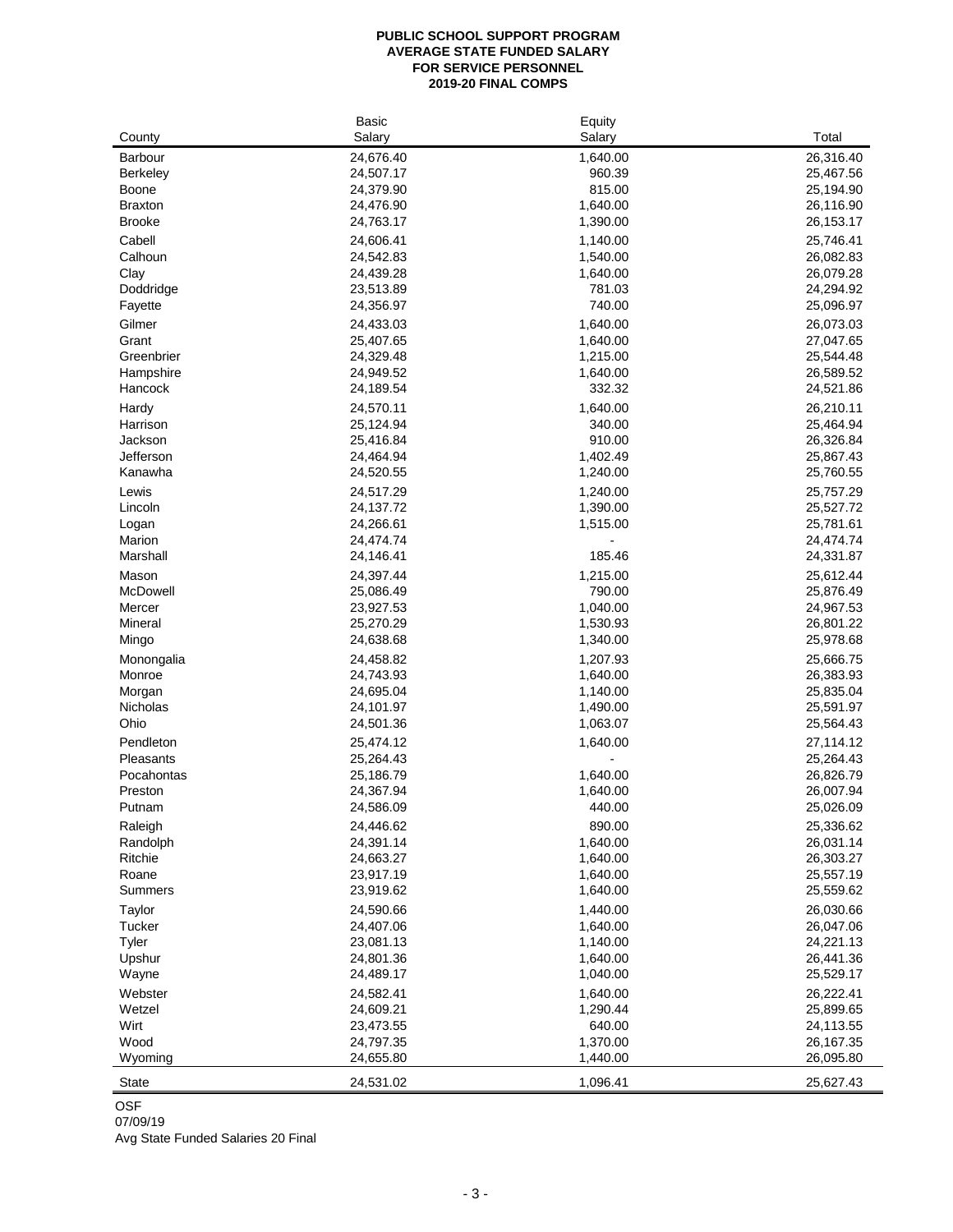# **COUNTY BOARDS OF EDUCATION COMPARISON OF AVERAGE STATE FUNDED SALARIES FOR PROFESSIONAL EDUCATORS 2018-19 AND 2019-20 YEARS**

| County             | 2018-19<br><b>Final Comps</b> | 2019-20<br><b>Final Comps</b> | <b>Difference</b>    | Pct<br>Change  |
|--------------------|-------------------------------|-------------------------------|----------------------|----------------|
| <b>Barbour</b>     | 46,729.56                     | 48,981.96                     | 2,252.40             | 4.82%          |
| <b>Berkeley</b>    | 42,813.72                     | 44,726.32                     | 1,912.60             | 4.47%          |
| <b>Boone</b>       | 43,576.93                     | 45,356.65                     | 1,779.72             | 4.08%          |
| <b>Braxton</b>     | 46,241.53                     | 48,191.91                     | 1,950.38             | 4.22%          |
| <b>Brooke</b>      | 42,719.82                     | 45,274.68                     | 2,554.86             | 5.98%          |
| Cabell             | 44,123.45                     | 46,284.52                     | 2,161.07             | 4.90%          |
| Calhoun            | 45,371.65                     | 47,833.10                     | 2,461.45             | 5.43%          |
| Clay               | 46,386.85                     | 49,303.15                     | 2,916.30             | 6.29%          |
| Doddridge          | 44,797.71                     | 46,666.43                     | 1,868.72             | 4.17%          |
| Fayette            | 43,899.74                     | 46,385.63                     | 2,485.89             | 5.66%          |
| Gilmer             | 45,010.09                     | 47,602.63                     | 2,592.54             | 5.76%          |
| Grant              | 46,312.63                     | 48,973.06                     | 2,660.43             | 5.74%          |
| Greenbrier         | 45,079.51                     | 47,220.87                     | 2,141.36             | 4.75%          |
| Hampshire          | 46,425.65                     | 48,976.78                     | 2,551.13             | 5.50%          |
| Hancock            | 42,434.20                     | 44,383.47                     | 1,949.27             | 4.59%          |
| Hardy              | 46,453.95                     | 48,003.76                     | 1,549.81             | 3.34%          |
| Harrison           | 44,129.86                     | 46,363.01                     | 2,233.15             | 5.06%          |
| Jackson            | 45,219.72                     | 47,036.40                     | 1,816.68             | 4.02%          |
| Jefferson          | 43,598.25                     | 45,557.85                     | 1,959.60             | 4.49%          |
| Kanawha            | 43,693.79                     | 45,711.03                     | 2,017.24             | 4.62%          |
| Lewis              | 45,392.26                     | 47,043.86                     | 1,651.60             | 3.64%          |
| Lincoln            | 47,420.32                     | 48,455.91                     | 1,035.59             | 2.18%          |
| Logan              | 43,609.99                     | 45,635.82                     | 2,025.83             | 4.65%          |
| Marion             | 43,501.38                     | 45,500.38                     | 1,999.00             | 4.60%          |
| Marshall           | 41,889.27                     | 44,320.01                     | 2,430.74             | 5.80%          |
| Mason              | 43,885.35                     | 45,915.25                     | 2,029.90             | 4.63%          |
| McDowell<br>Mercer | 45,077.60<br>44,217.13        | 47,067.35<br>46,400.32        | 1,989.75<br>2,183.19 | 4.41%<br>4.94% |
| Mineral            | 45,828.93                     | 47,623.96                     | 1,795.03             | 3.92%          |
| Mingo              | 43,953.03                     | 46,470.67                     | 2,517.64             | 5.73%          |
| Monongalia         | 43,898.75                     | 45,943.12                     | 2,044.37             | 4.66%          |
| Monroe             | 46,116.73                     | 48,006.44                     | 1,889.71             | 4.10%          |
| Morgan             | 43,754.45                     | 46,099.06                     | 2,344.61             | 5.36%          |
| Nicholas           | 45,512.21                     | 47,070.94                     | 1,558.73             | 3.42%          |
| Ohio               | 43,129.62                     | 45,524.62                     | 2,395.00             | 5.55%          |
| Pendleton          | 44,656.42                     | 47,243.34                     | 2,586.92             | 5.79%          |
| <b>Pleasants</b>   | 42,501.92                     | 44,850.38                     | 2,348.46             | 5.53%          |
| Pocahontas         | 46,259.77                     | 48,371.49                     | 2,111.72             | 4.56%          |
| Preston            | 46,513.29                     | 48,164.92                     | 1,651.63             | 3.55%          |
| Putnam             | 43,013.71                     | 45,304.25                     | 2,290.54             | 5.33%          |
| Raleigh            | 43,900.17                     | 45,484.45                     | 1,584.28             | 3.61%          |
| Randolph           | 47,174.32                     | 49,226.22                     | 2,051.90             | 4.35%          |
| Ritchie            | 46,113.86                     | 48,654.18                     | 2,540.32             | 5.51%          |
| Roane              | 46,175.10                     | 47,751.51                     | 1,576.41             | 3.41%          |
| <b>Summers</b>     | 42,905.35                     | 46,610.53                     | 3,705.18             | 8.64%          |
| Taylor             | 43,918.08                     | 46,669.71                     | 2,751.63             | 6.27%          |
| Tucker             | 46,755.63                     | 48,377.67                     | 1,622.04             | 3.47%          |
| Tyler              | 44,267.61                     | 46,325.74                     | 2,058.13             | 4.65%          |
| Upshur             | 46,359.25<br>43,964.17        | 48,631.93<br>46,335.18        | 2,272.68             | 4.90%<br>5.39% |
| Wayne              |                               |                               | 2,371.01             |                |
| Webster<br>Wetzel  | 46,281.62                     | 48,367.47                     | 2,085.85             | 4.51%<br>4.89% |
| Wirt               | 43,738.10<br>43,006.60        | 45,876.11<br>44,582.61        | 2,138.01<br>1,576.01 | 3.66%          |
| Wood               | 43,583.43                     | 45,953.78                     | 2,370.35             | 5.44%          |
| Wyoming            | 44,164.20                     | 46,249.50                     | 2,085.30             | 4.72%          |
|                    |                               |                               |                      |                |
| <b>State</b>       | 44,177.98                     | 46,255.28                     | 2,077.30             | 4.70%          |

OSF

07/09/19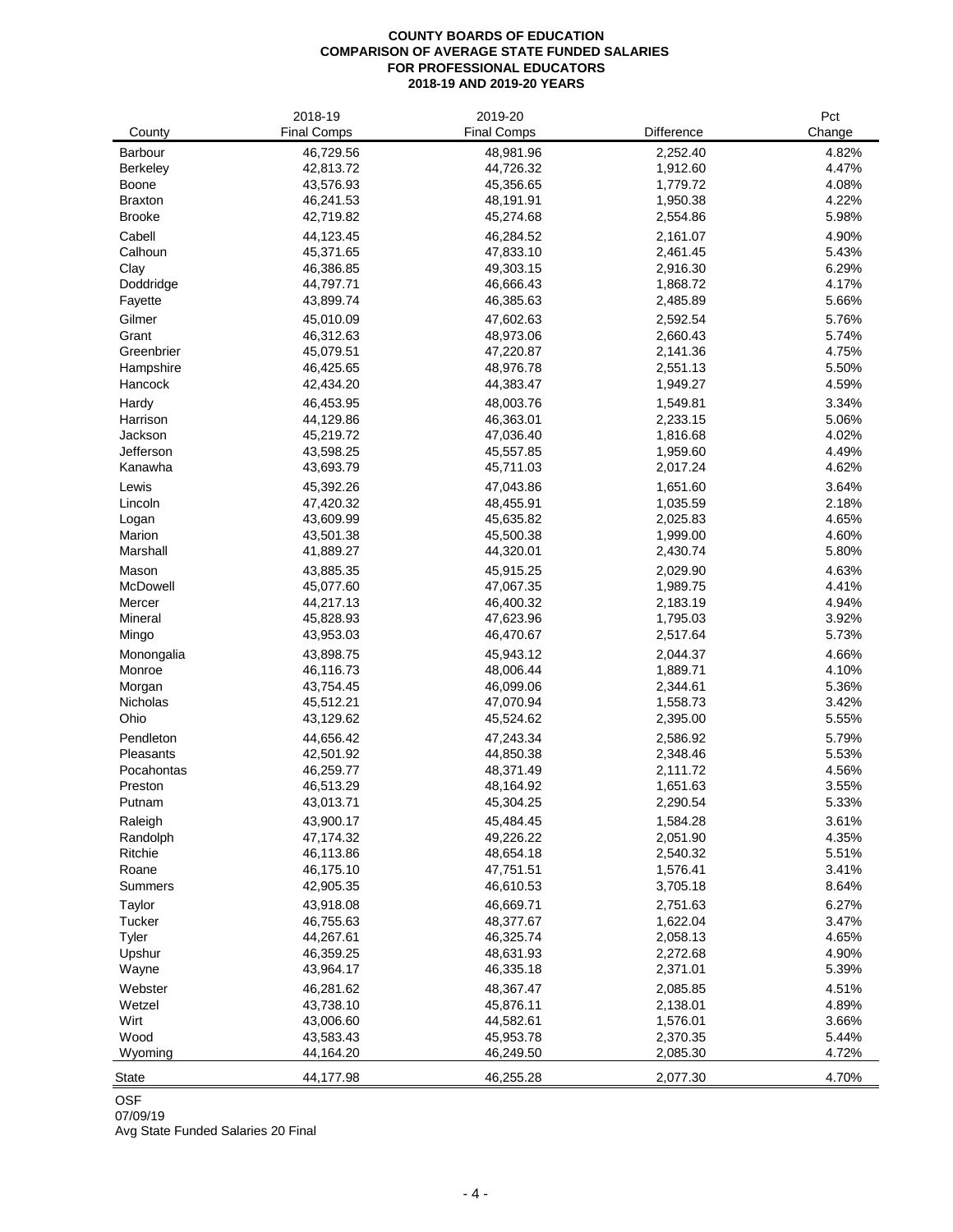# **COUNTY BOARDS OF EDUCATION COMPARISON OF AVERAGE STATE FUNDED SALARIES FOR STUDENT SUPPORT PERSONNEL 2018-19 AND 2019-20 YEARS**

| County                  | 2018-19<br><b>Final Comps</b> | 2019-20<br><b>Final Comps</b> | Difference           | Pct<br>Change  |
|-------------------------|-------------------------------|-------------------------------|----------------------|----------------|
| Barbour                 | 49,040.37                     | 54,528.07                     | 5,487.70             | 11.19%         |
| <b>Berkeley</b>         | 45,438.75                     | 47,243.92                     | 1,805.17             | 3.97%          |
| <b>Boone</b>            | 46,543.35                     | 48,331.25                     | 1,787.90             | 3.84%          |
| <b>Braxton</b>          | 43,498.14                     | 46,579.17                     | 3,081.03             | 7.08%          |
| <b>Brooke</b>           | 50,389.60                     | 53,266.64                     | 2,877.04             | 5.71%          |
| Cabell                  | 45,162.81                     | 47,239.42                     | 2,076.61             | 4.60%          |
| Calhoun                 | 36,615.66                     | 39,323.33                     | 2,707.67             | 7.39%          |
| Clay                    | 43,262.99                     | 48,317.75                     | 5,054.76             | 11.68%         |
| Doddridge               | 44,546.99                     | 47,354.34                     | 2,807.35             | 6.30%          |
| Fayette                 | 43,710.18                     | 46,369.81                     | 2,659.63             | 6.08%          |
| Gilmer                  | 45,634.00                     | 49,631.33                     | 3,997.33             | 8.76%          |
| Grant                   | 46,889.50                     | 49,597.50                     | 2,708.00             | 5.78%          |
| Greenbrier              | 45,335.37                     | 47,912.71                     | 2,577.34             | 5.69%          |
| Hampshire               | 47,009.63                     | 46,043.00                     | (966.63)             | $-2.06%$       |
| Hancock                 | 47,202.90                     | 49,369.40                     | 2,166.50             | 4.59%          |
| Hardy                   | 44,542.85                     | 45,910.86                     | 1,368.01             | 3.07%          |
| Harrison                | 47,009.35                     | 48,966.10                     | 1,956.75             | 4.16%          |
| Jackson                 | 46,403.60                     | 48,947.80                     | 2,544.20             | 5.48%          |
| Jefferson               | 44,931.77                     | 47,447.87                     | 2,516.10             | 5.60%          |
| Kanawha                 | 45,696.07                     | 46,784.99                     | 1,088.92             | 2.38%          |
| Lewis                   | 45,524.80                     | 44,827.60                     | (697.20)             | $-1.53%$       |
| Lincoln                 | 48,868.70                     | 48,453.26                     | (415.44)             | $-0.85%$       |
| Logan                   | 44,436.41                     | 47,060.11                     | 2,623.70             | 5.90%          |
| Marion                  | 42,859.85                     | 44,994.28                     | 2,134.43             | 4.98%          |
| Marshall                | 42,588.38                     | 42,805.63                     | 217.25               | 0.51%          |
| Mason                   | 45,378.68                     | 48,872.17                     | 3,493.49             | 7.70%          |
| McDowell                | 40,885.29                     | 43,843.00                     | 2,957.71             | 7.23%          |
| Mercer                  | 45,369.54                     | 47,234.00                     | 1,864.46             | 4.11%          |
| Mineral                 | 48,706.80                     | 50,218.09                     | 1,511.29             | 3.10%          |
| Mingo                   | 43,520.05                     | 46,897.41                     | 3,377.36             | 7.76%          |
| Monongalia              | 42,822.53                     | 45,461.11                     | 2,638.58             | 6.16%          |
| Monroe                  | 47,237.13                     | 48,494.86                     | 1,257.73             | 2.66%          |
| Morgan                  | 41,972.50                     | 44,675.30                     | 2,702.80             | 6.44%          |
| Nicholas<br>Ohio        | 44,116.21<br>43,953.13        | 46,890.60<br>45,733.23        | 2,774.39<br>1,780.10 | 6.29%<br>4.05% |
|                         |                               |                               |                      |                |
| Pendleton               | 54,807.00                     | 51,574.86                     | (3,232.14)           | $-5.90%$       |
| Pleasants<br>Pocahontas | 41,839.50                     | 45,136.17                     | 3,296.67<br>3,042.66 | 7.88%<br>5.66% |
| Preston                 | 53,748.20<br>47,810.45        | 56,790.86<br>50,518.92        | 2,708.47             | 5.67%          |
| Putnam                  | 43,429.73                     | 45,694.97                     | 2,265.24             | 5.22%          |
| Raleigh                 | 44,808.71                     | 47,088.89                     | 2,280.18             | 5.09%          |
| Randolph                | 47,021.99                     | 49,225.08                     | 2,203.09             | 4.69%          |
| Ritchie                 | 44,274.80                     | 48,358.40                     | 4,083.60             | 9.22%          |
| Roane                   | 41,346.88                     | 45,574.33                     | 4,227.45             | 10.22%         |
| <b>Summers</b>          | 46,281.92                     | 49,460.23                     | 3,178.31             | 6.87%          |
| Taylor                  | 43,026.55                     | 45,530.22                     | 2,503.67             | 5.82%          |
| Tucker                  | 48,120.00                     | 43,452.00                     | (4,668.00)           | $-9.70%$       |
| <b>Tyler</b>            | 48,845.00                     | 51,652.83                     | 2,807.83             | 5.75%          |
| Upshur                  | 45,603.91                     | 47,772.90                     | 2,168.99             | 4.76%          |
| Wayne                   | 43,490.87                     | 44,997.11                     | 1,506.24             | 3.46%          |
| Webster                 | 43,794.00                     | 46,501.82                     | 2,707.82             | 6.18%          |
| Wetzel                  | 45,818.99                     | 48,286.00                     | 2,467.01             | 5.38%          |
| Wirt                    | 47,116.50                     | 50,252.25                     | 3,135.75             | 6.66%          |
| Wood                    | 44,256.55                     | 44,680.61                     | 424.06               | 0.96%          |
| Wyoming                 | 43,556.25                     | 46,298.75                     | 2,742.50             | 6.30%          |
| Total                   | 45,118.92                     | 47,025.17                     | 1,906.25             | 4.22%          |

OSF

07/09/19